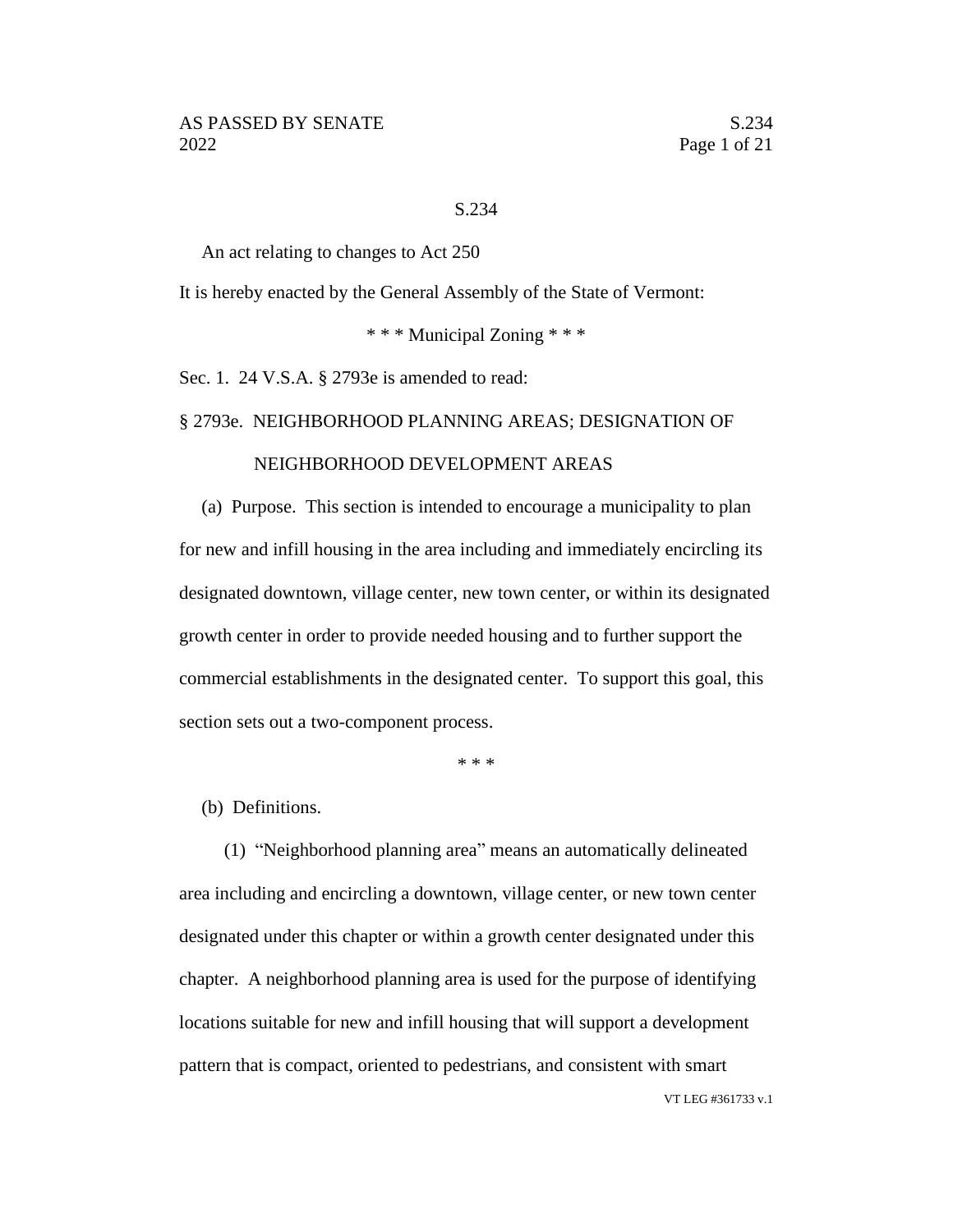growth principles. To ensure a compact settlement pattern, the outer boundary of a neighborhood planning area shall be located entirely within the boundaries of the applicant municipality, unless a joint application is submitted by more than one municipality, and shall be determined:

\* \* \*

(c) Application for designation of a neighborhood development area. The State Board shall approve a neighborhood development area if the application demonstrates and includes all of the following elements:

\* \* \*

(5) The proposed neighborhood development area consists of those portions of the neighborhood planning area that are appropriate for new and infill housing, excluding identified flood hazard and fluvial erosion areas, except those areas containing preexisting development in areas suitable for infill development as defined in § 29-201 of the Vermont Flood Hazard Area and River Corridor Rule. In determining what areas are most suitable for new and infill housing, the municipality shall balance local goals for future land use, the availability of land for housing within the neighborhood planning area, and the smart growth principles. Based on those considerations, the municipality shall select an area for neighborhood development area designation that: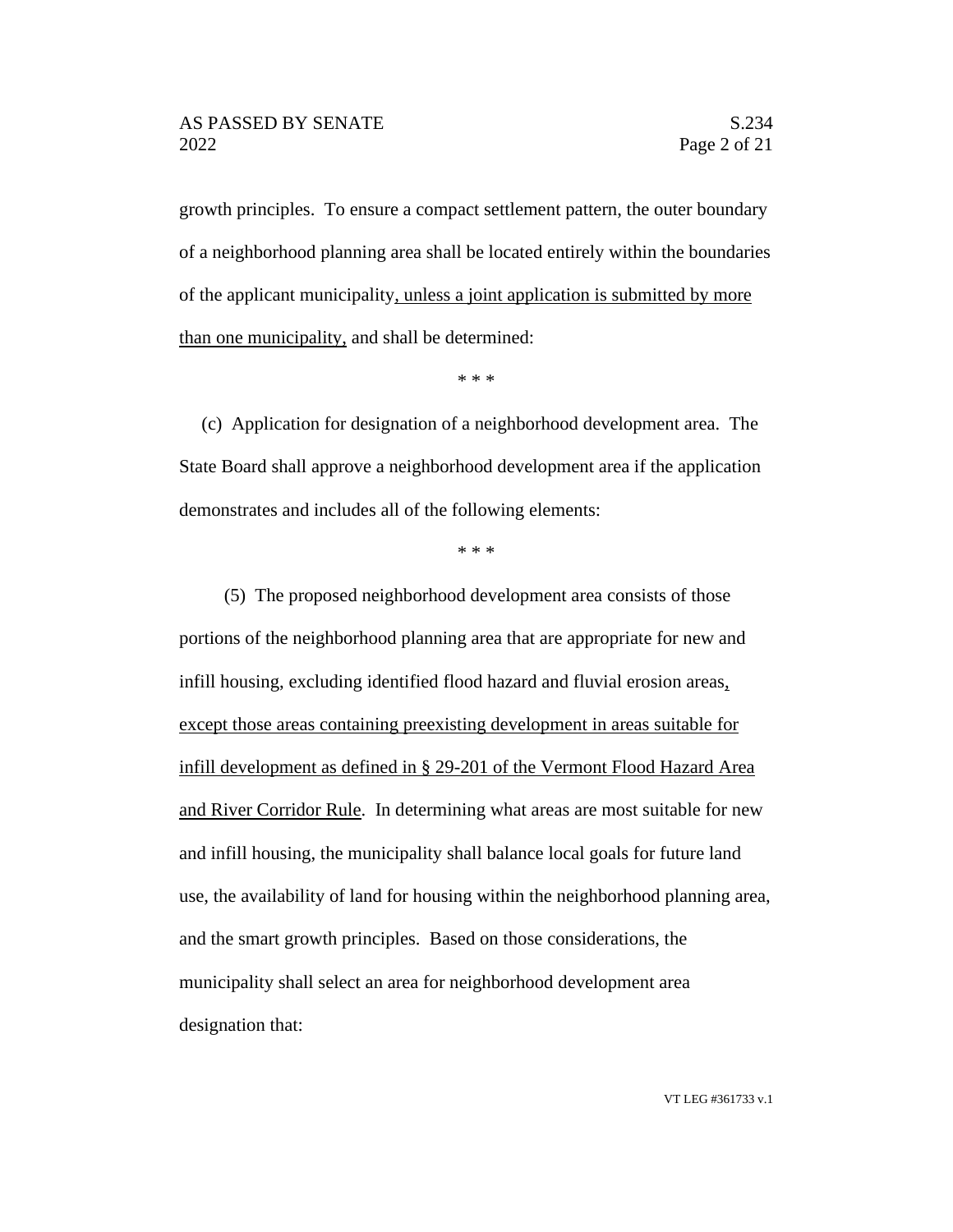(A) Avoids or that minimizes to the extent feasible the inclusion of "important natural resources" as defined in subdivision 2791(14) of this title. If an "important natural resource" is included within a proposed neighborhood development area, the applicant shall identify the resource, explain why the resource was included, describe any anticipated disturbance to such resource, and describe why the disturbance cannot be avoided or minimized. If the neighborhood development area includes flood hazard areas or river corridors, the local bylaws shall contain provisions consistent with the Agency of Natural Resources' rules required under 10 V.S.A. § 754(a) to ensure that new infill development within a neighborhood development area occurs outside the flood hazard area and will not cause or contribute to fluvial erosion hazards within the river corridor. If the neighborhood development area includes flood hazard areas or river corridors, local bylaws shall also contain provisions to protect river corridors outside the neighborhood development area consistent with the Agency of Natural Resources' rules required under 10 V.S.A. § 754(a).

\* \* \*

### (6) The neighborhood development area is served by:

(A) municipal sewer infrastructure; or

(B) a community or alternative wastewater system approved by the Agency of Natural Resources. [Repealed.]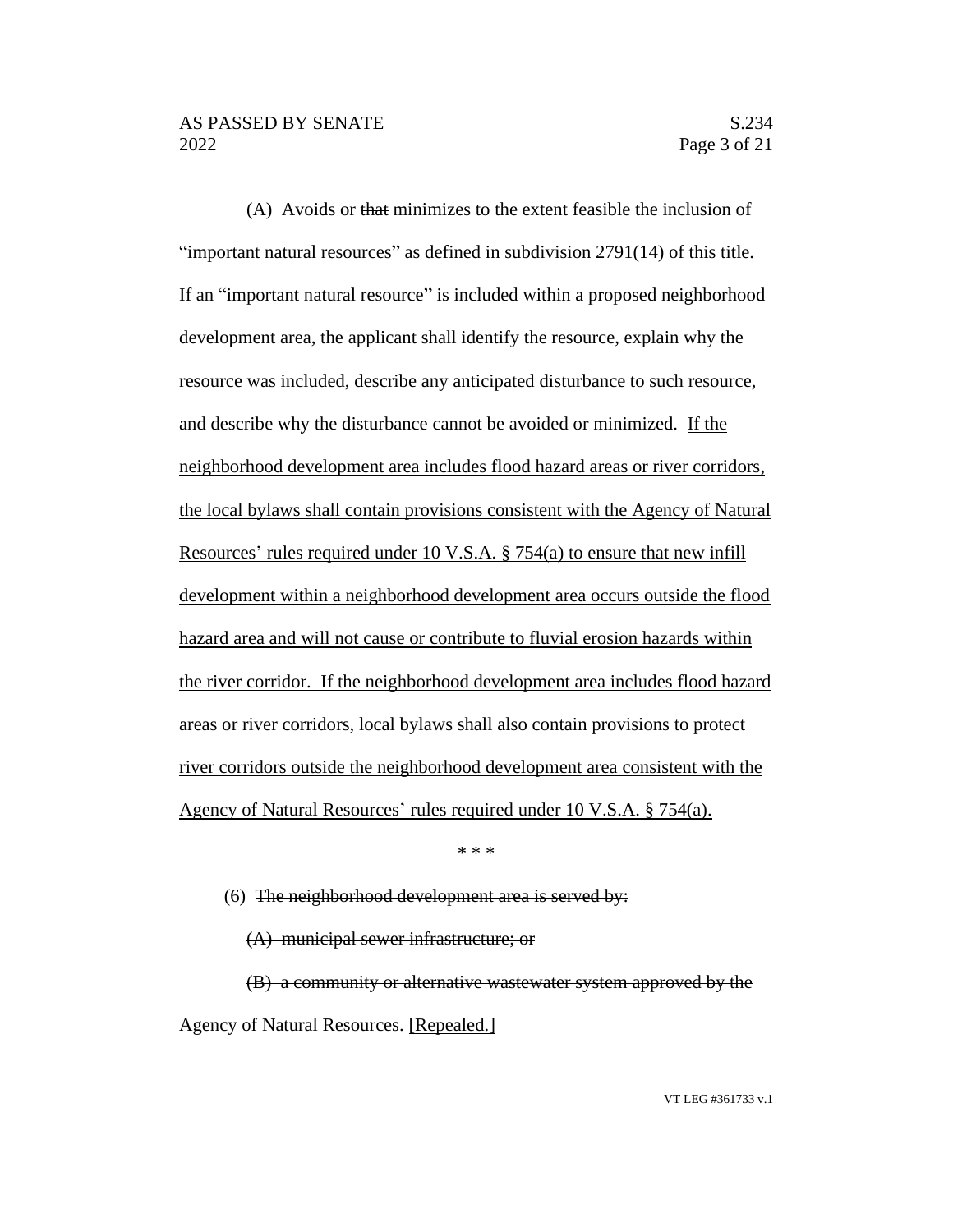(7) The municipal bylaws allow minimum net residential densities within the neighborhood development area greater than or equal to four singlefamily detached dwelling units per acre for all identified residential uses or residential building types, exclusive of accessory dwelling units, or no not fewer than the average existing density of the surrounding neighborhood, whichever is greater. The methodology for calculating density shall be established in the guidelines developed by the Department pursuant to subsection 2792(d) of this title.

\* \* \*

Sec. 2. 24 V.S.A. § 2793b is amended to read:

§ 2793b. DESIGNATION OF NEW TOWN CENTER DEVELOPMENT DISTRICTS

\* \* \*

(b) Within 45 days of receipt of a completed application, the State Board shall designate a new town center development district if the State Board finds, with respect to that district, the municipality has:

\* \* \*

(2) Provided a community investment agreement that has been executed by authorized representatives of the municipal government, businesses and property owners within the district, and community groups with an articulated purpose of supporting downtown interests, and contains the following: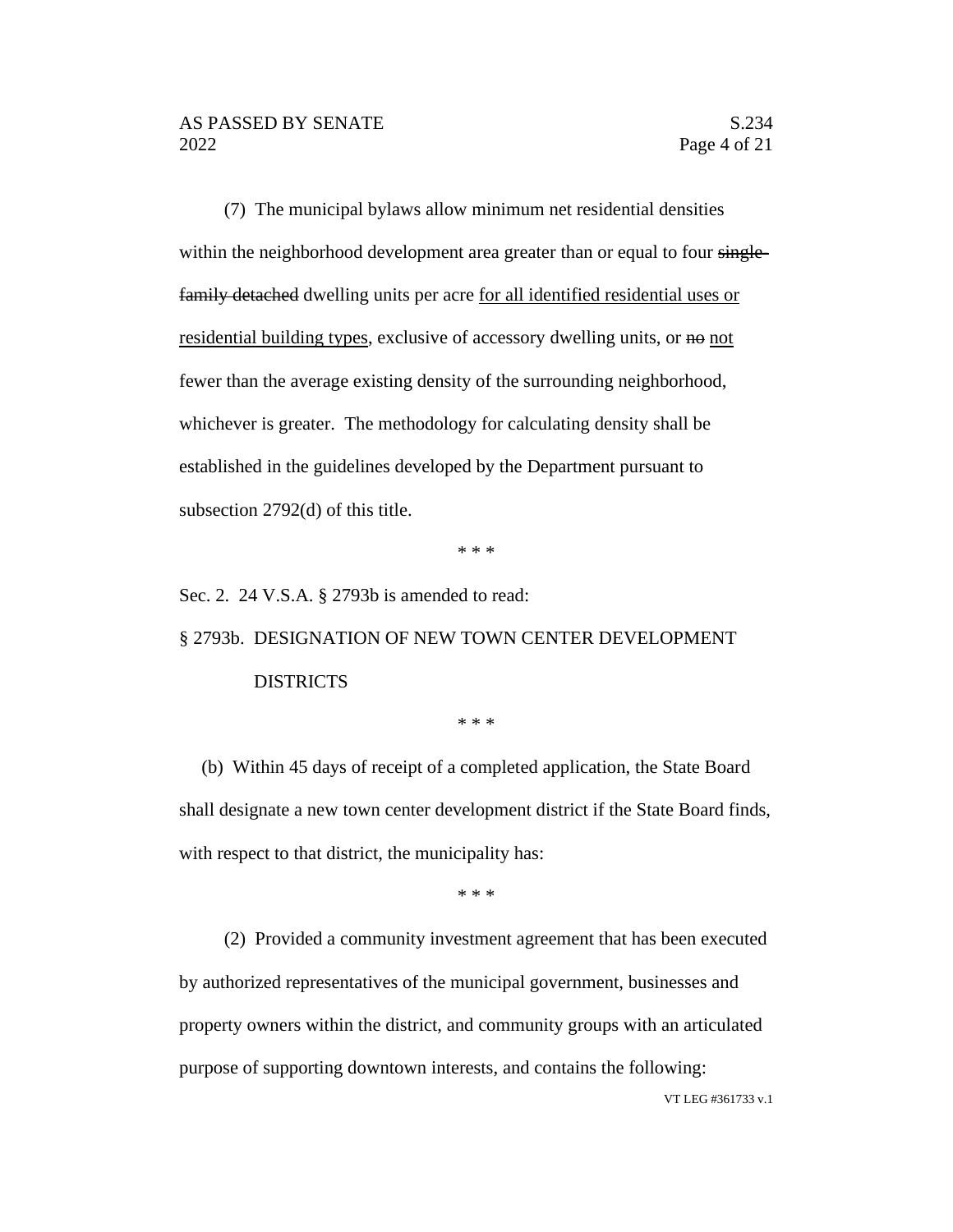\* \* \*

(B) Regulations enabling high densities that are greater not less than four dwelling units, including all identified residential uses or residential building types, per acre and not less than those allowed in any other part of the municipality not within an area designated under this chapter.

\* \* \*

Sec. 3. 24 V.S.A. § 4449 is amended to read:

§ 4449. ZONING PERMIT, CERTIFICATE OF OCCUPANCY, AND MUNICIPAL LAND USE PERMIT

(a) Within any municipality in which any bylaws have been adopted:

\* \* \*

(4) No municipal land use permit issued by an appropriate municipal panel or administrative officer, as applicable, for a site plan or conditional use shall be considered abandoned or expired unless more than two years has passed since the permit approval was issued.

\* \* \* Act 250 \* \* \*

Sec. 4. 10 V.S.A. § 6001 is amended to read:

§ 6001. DEFINITIONS

As used in this chapter:

\* \* \*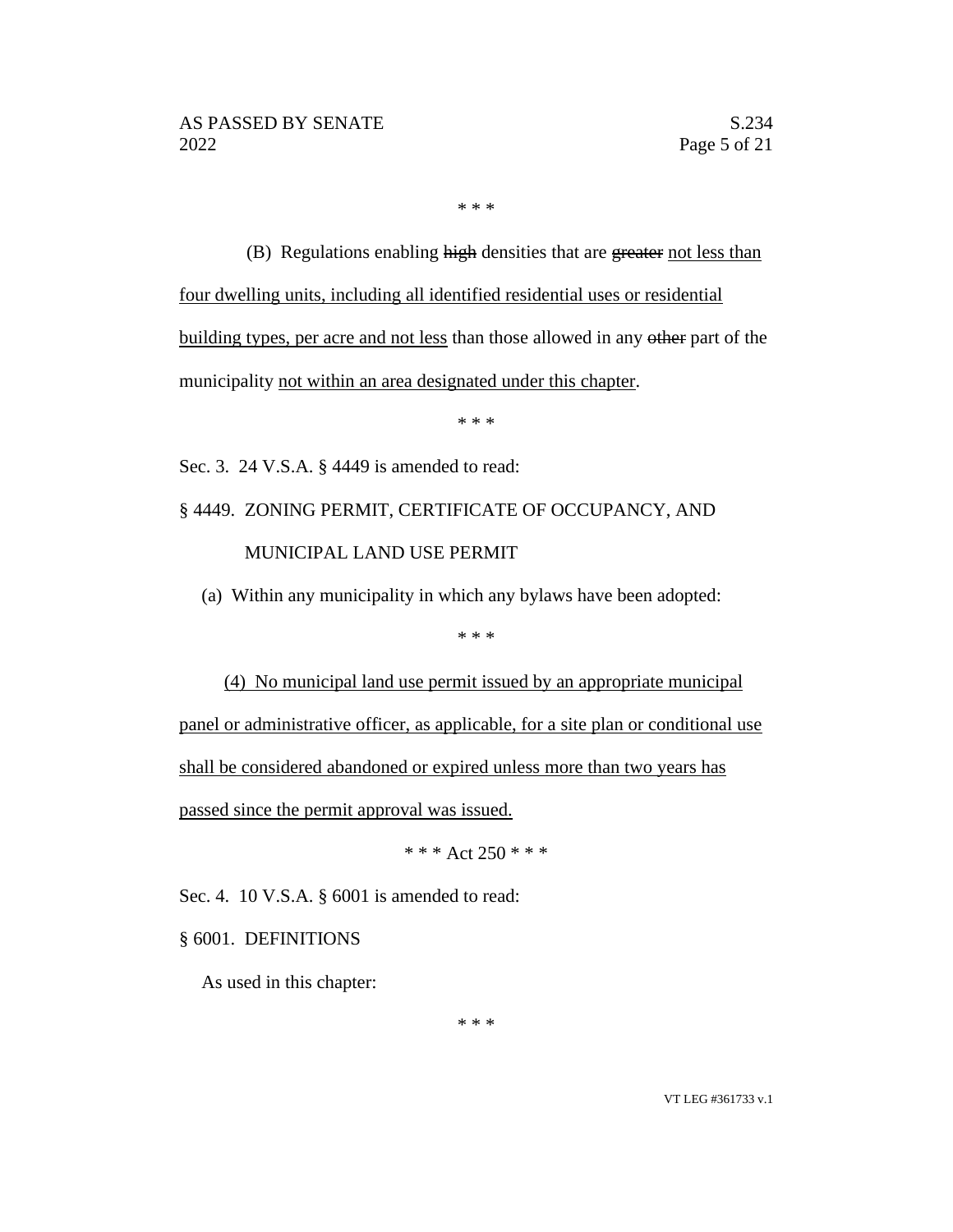(3)(A) "Development" means each of the following:

\* \* \*

(iv) The construction of housing projects such as cooperatives, condominiums, or dwellings, or construction or maintenance of mobile homes or mobile home parks, with 10 or more units, constructed or maintained on a tract or tracts of land, owned or controlled by a person, within a radius of five miles of any point on any involved land and within any continuous period of five years. However:

(I) A priority housing project shall constitute a development under this subdivision (iv) only if the number of housing units in the project is:

(aa) [Repealed.]

(bb) [Repealed.]

(cc) 75 or more, in a municipality with a population of 6,000 or more but less than 10,000.

(dd) 50 or more, in a municipality with a population of 3,000 or more but less than 6,000.

(ee) 25 or more, in a municipality with a population of less than 3,000. [Repealed.]

VT LEG #361733 v.1 (ff) Notwithstanding subdivisions (cc) through (ee) of this subdivision  $(3)(A)(iv)(I)$ , 10 or more if the construction involves the demolition of one or more buildings that are listed on or eligible to be listed on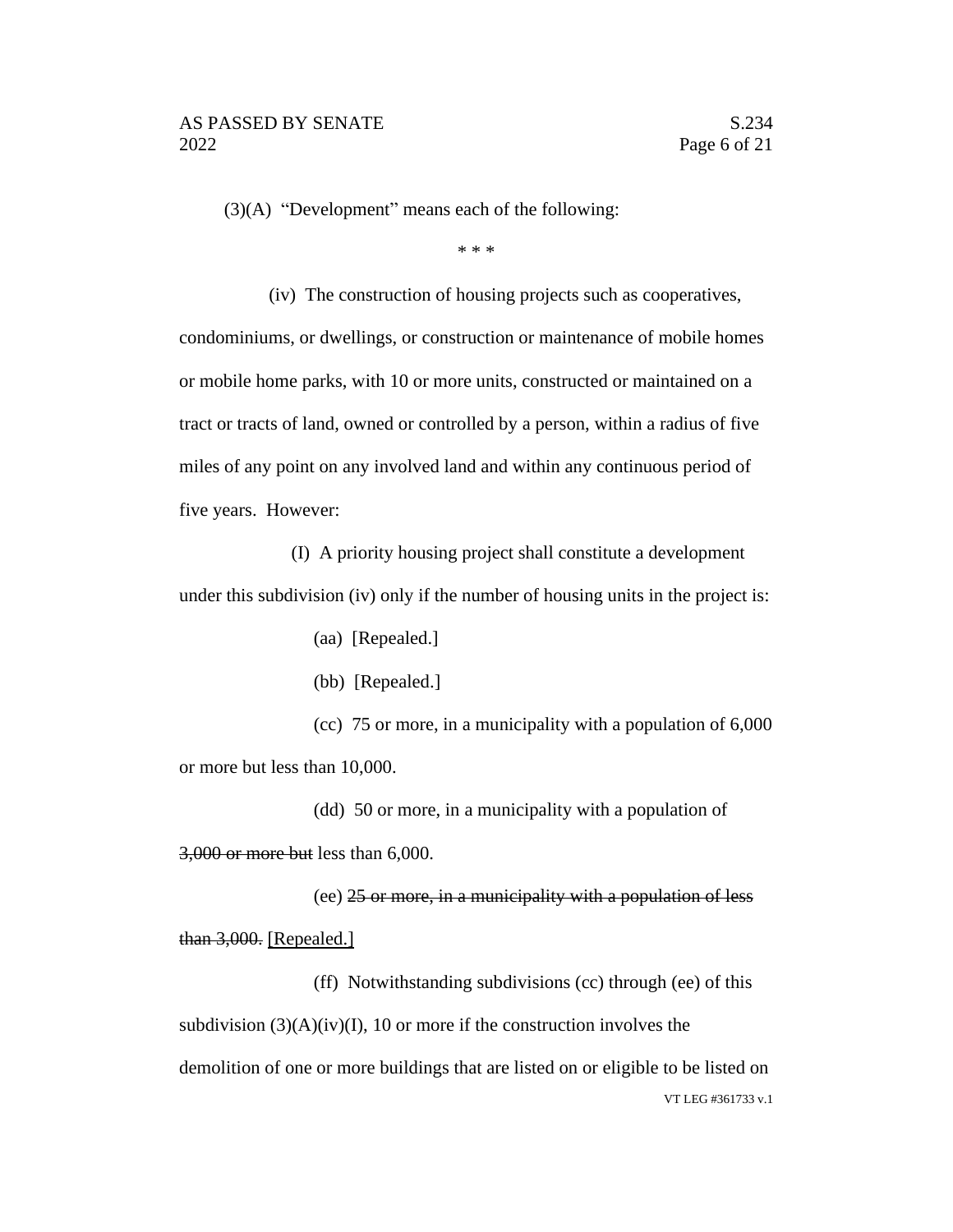the State or National Register of Historic Places. However, demolition shall not be considered to create jurisdiction under this subdivision (ff) if the Division for Historic Preservation has determined that the proposed demolition will have no adverse effect, will have no adverse effect if specified conditions are met, or will have an adverse effect that will be adequately mitigated. Any imposed conditions shall be enforceable through a grant condition, deed covenant, or other legally binding document.

\* \* \*

(D) The word "development" does not include:

\* \* \*

(6) "Floodway" means the channel of a watercourse that is expected to flood on an average of at least once every 100 years and the adjacent land areas that are required to carry and discharge the flood of the watercourse, as determined by the Secretary of Natural Resources with full consideration given to upstream impoundments and flood control projects "Flood hazard area" has the same meaning as under section 752 of this title.

(7) "Floodway fringe" means an area that is outside a floodway and is flooded with an average frequency of once or more in each 100 years, as determined by the Secretary of Natural Resources with full consideration given to upstream impoundments and flood control projects "River corridor" has the same meaning as under section 752 of this title.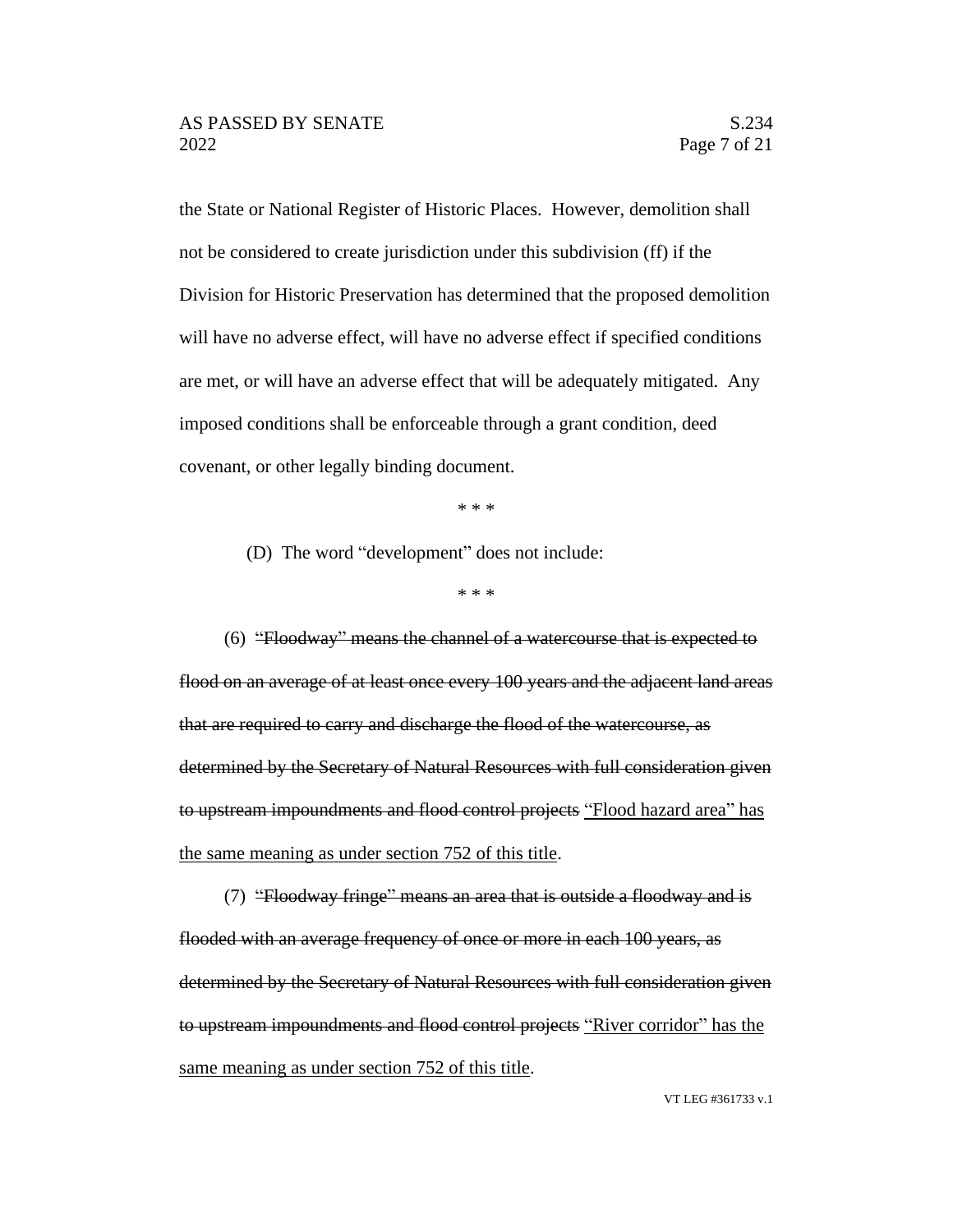\* \* \*

(27) "Mixed income housing" means a housing project in which the following apply:

(A) Owner-occupied housing. At the option of the applicant, owneroccupied housing may be characterized by either of the following:

(i) at least 15 percent of the housing units have a purchase price that at the time of first sale does not exceed 85 percent of the new construction, targeted area purchase price limits established and published annually by the Vermont Housing Finance Agency; or

 $(ii)$  at least 20 percent of the housing units have a purchase price that at the time of first sale does not exceed 90 percent of the new construction, targeted area purchase price limits established and published annually by the Vermont Housing Finance Agency meet the requirements of affordable owneroccupied housing under subdivision  $(29)(A)$  of this section, adjusted for the number of bedrooms, as established and published annually by the Vermont Housing Finance Agency.

VT LEG #361733 v.1 (B) Rental housing. At least 20 percent of the housing units that are rented constitute affordable housing and have a duration of affordability of For not less than 15 years following the date that rental housing is initially placed in service, at least 20 percent of the housing units meet the requirements of affordable rental housing under subdivision (29)(B) of this section, adjusted for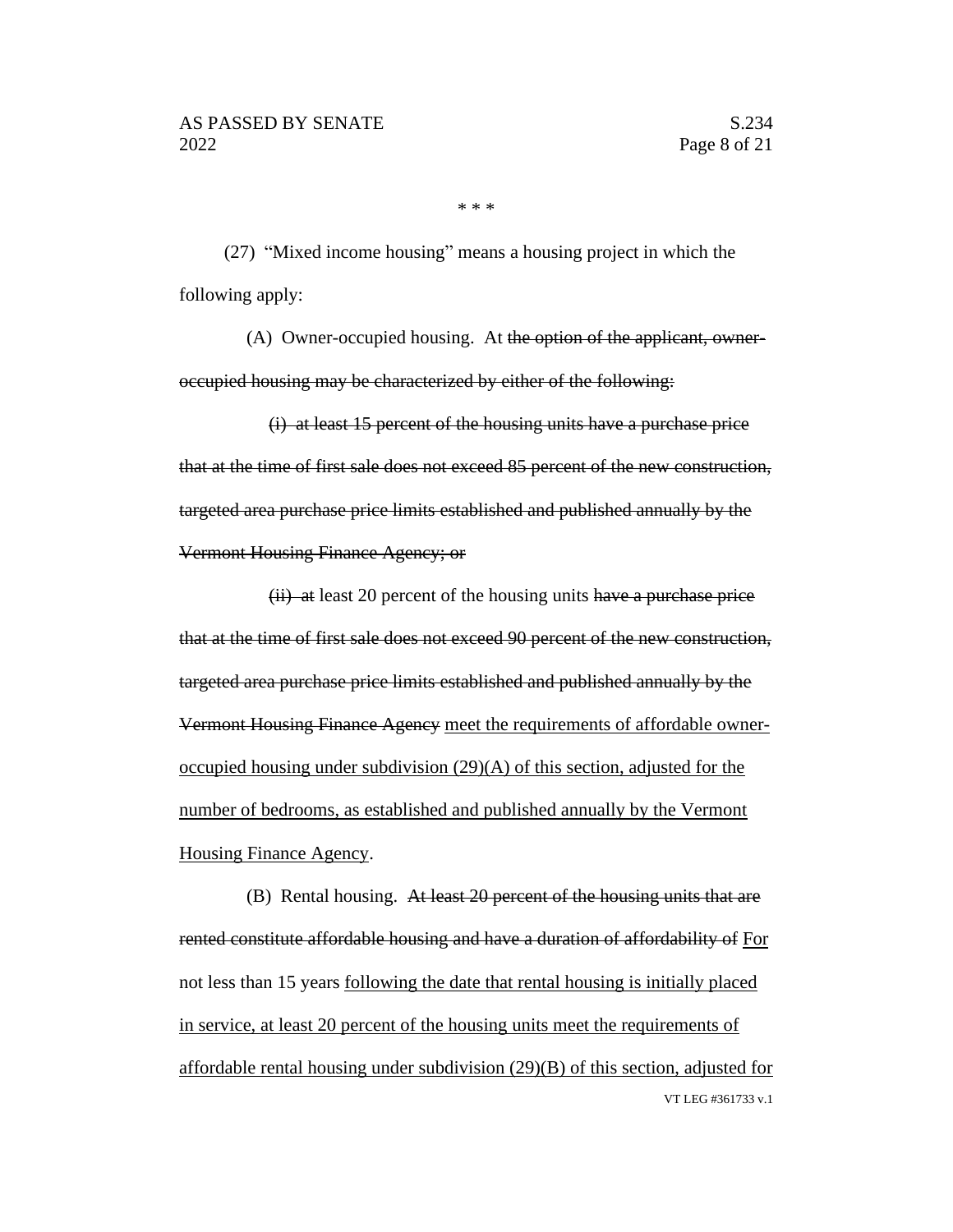the number of bedrooms, as established and published annually by the Vermont Housing Finance Agency.

\* \* \*

Sec. 5. 10 V.S.A. § 6086 is amended to read:

§ 6086. ISSUANCE OF PERMIT; CONDITIONS AND CRITERIA

(a) Before granting a permit, the District Commission shall find that the subdivision or development:

\* \* \*

(D) Floodways Flood hazard areas; river corridors. A permit will be granted whenever it is demonstrated by the applicant that, in addition to all other applicable criteria:,

 $(i)$  the development or subdivision of lands within a floodway flood hazard area or river corridor will not restrict or divert the flow of flood waters floodwaters, cause or contribute to fluvial erosion, and endanger the health, safety, and welfare of the public or of riparian owners during flooding; and

(ii) the development or subdivision of lands within a floodway fringe will not significantly increase the peak discharge of the river or stream within or downstream from the area of development and endanger the health, safety, or welfare of the public or riparian owners during flooding.

\* \* \*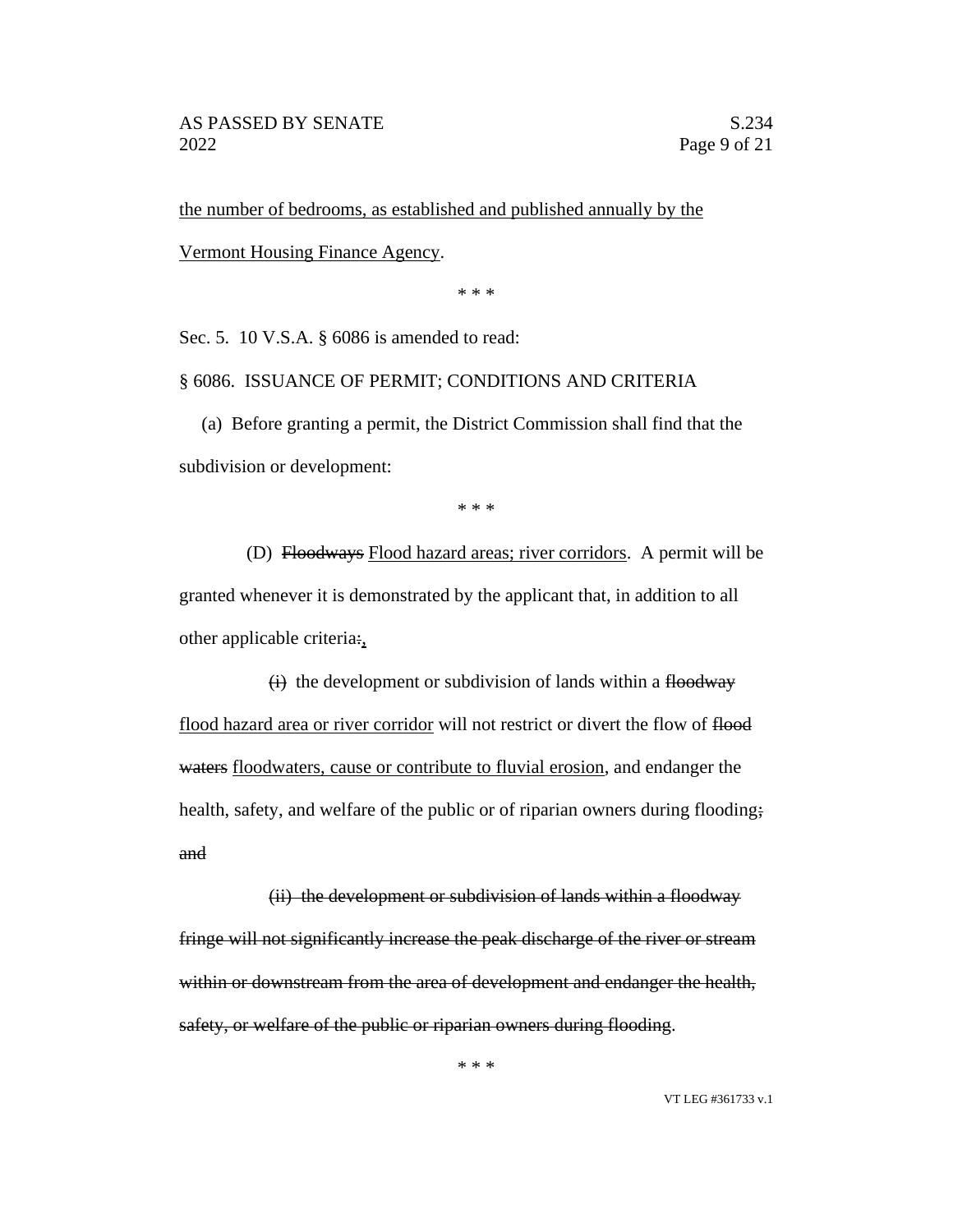\* \* \* Municipal Response to Act 250 Requests \* \* \*

Sec. 6. 10 V.S.A.  $6086(g)$  is added to read:

(g) If a municipality fails to respond to a request by the applicant within

90 days as to the impacts related to subdivision (a)(6) or (7) of this section, the

application will be presumed not to have an unreasonable burden on

educational, municipal, or governmental services.

\* \* \* Forest Blocks \* \* \*

Sec. 7. 10 V.S.A. § 6001 is amended to read:

§ 6001. DEFINITIONS

As used in this chapter:

\* \* \*

(43) "Connecting habitat" means land or water, or both, that links patches of habitat within a landscape, allowing the movement, migration, and dispersal of wildlife and plants and the functioning of ecological processes. A connecting habitat may include features including recreational trails and improvements constructed for farming, logging, or forestry purposes.

(44) "Forest block" means a contiguous area of forest in any stage of succession and not currently developed for nonforest use. A forest block may include features including recreational trails, wetlands, or other natural features that do not themselves possess tree cover and improvements constructed for farming, logging, or forestry purposes.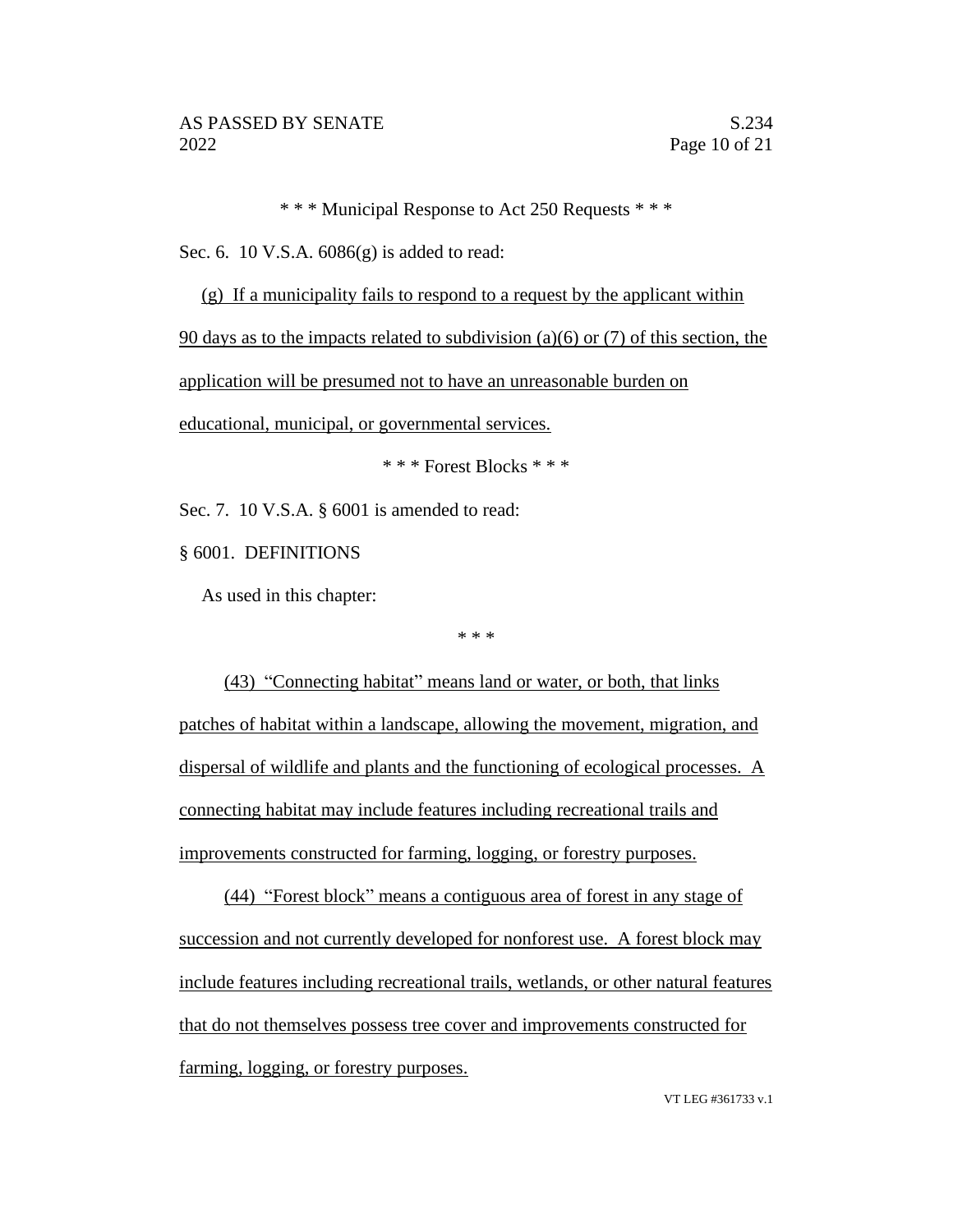(45) "Habitat" means the physical and biological environment in which a particular species of plant or wildlife lives.

Sec. 8. 10 V.S.A. § 6086(a)(8) is amended to read:

(8) Ecosystem protection; scenic beauty; historic sites.

(A) Aesthetics. Will not have an undue adverse effect on the scenic or natural beauty of the area, aesthetics, or historic sites or rare and irreplaceable natural areas.

 $(A)(B)$  Necessary wildlife habitat and endangered species. A permit will not be granted if it is demonstrated by any party opposing the applicant that a development or subdivision will destroy or significantly imperil necessary wildlife habitat or any endangered species; and:

(i) the economic, social, cultural, recreational, or other benefit to the public from the development or subdivision will not outweigh the economic, environmental, or recreational loss to the public from the destruction or imperilment of the habitat or species;  $\Theta$ 

(ii) all feasible and reasonable means of preventing or lessening the destruction, diminution, or imperilment of the habitat or species have not been or will not continue to be applied; or

(iii) a reasonably acceptable alternative site is owned or controlled by the applicant which that would allow the development or subdivision to fulfill its intended purpose.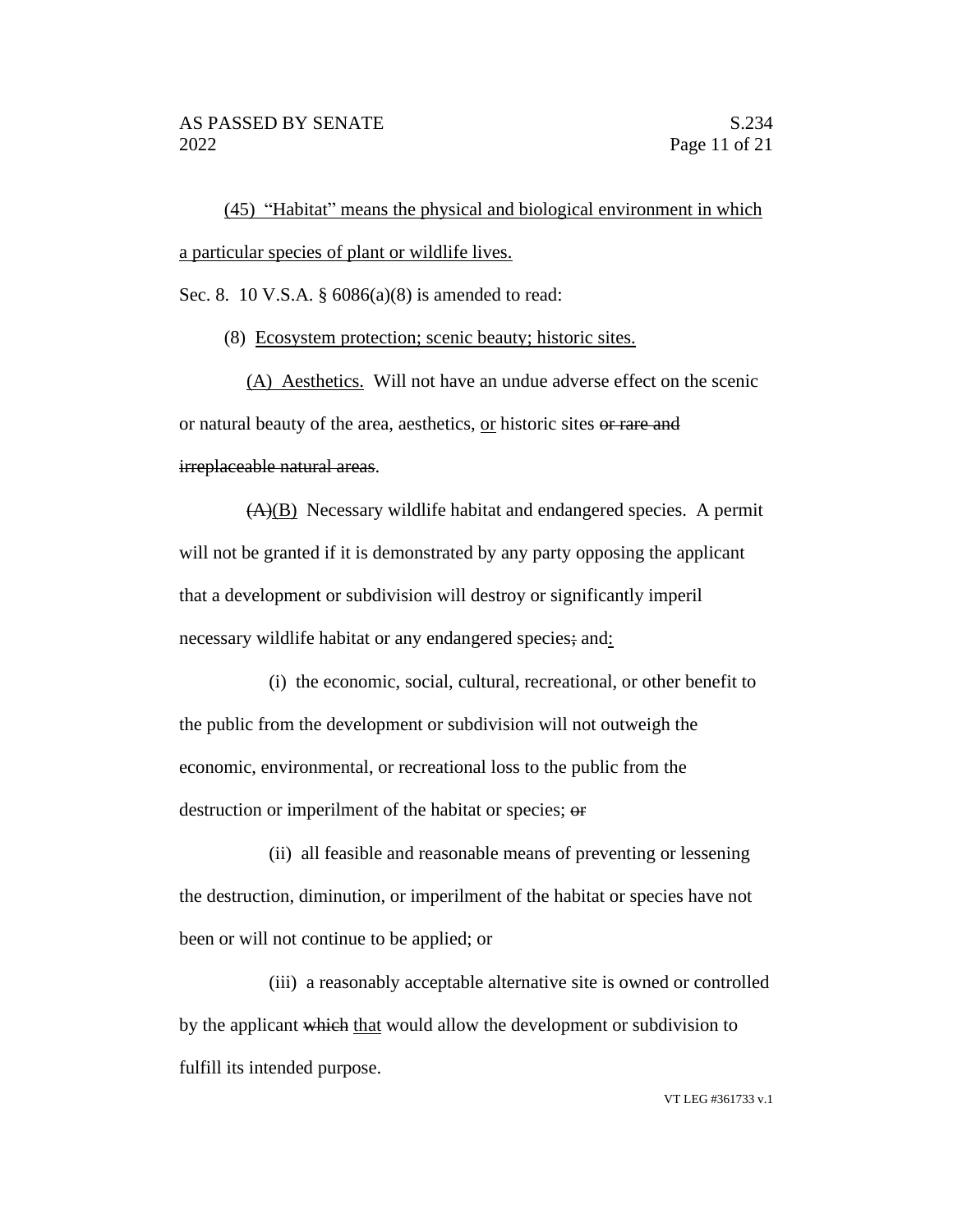(C) Forest blocks and connecting habitat. Will not result in an undue adverse impact on forest blocks, connecting habitat, or rare and irreplaceable natural areas. If a project as proposed would result in an undue adverse impact, a permit may only be granted if effects are avoided, minimized, and mitigated in accordance with rules adopted by the Board.

# Sec. 9. CRITERION 8(C) RULEMAKING

(a) The Natural Resources Board (Board), in consultation with the Agency of Natural Resources, shall adopt rules to implement the requirements for the administration of 10 V.S.A. §  $6086(a)(8)(C)$ . Rules adopted by the Board shall include:

(1) How forest blocks and connecting habitat are further defined, including their size, location, and function, which may include:

(A) information that will be available to the public to determine where forest blocks and connecting habitat are located; or

(B) advisory mapping resources, how they will be made available,

how they will be used, and how they will be updated.

(2) Standards establishing how impacts can be avoided, minimized, or mitigated, including how fragmentation of forest blocks or connecting habitat is avoided or minimized, which may include steps to promote proactive site design of buildings, roadways and driveways, utility location, and location relative to existing features such as roads, tree lines, and fence lines.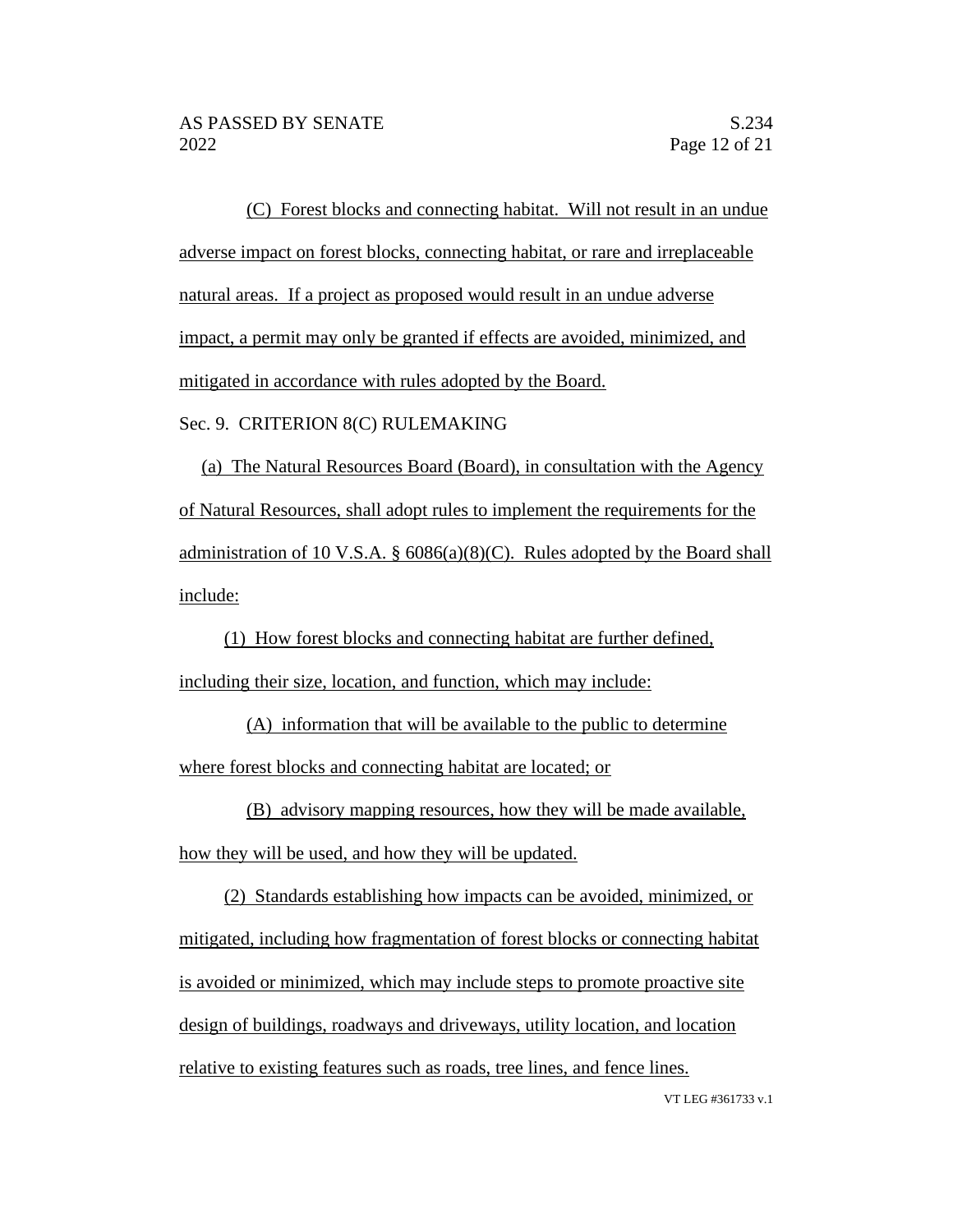(3) Criteria to identify when a forest block or connecting habitat is eligible for mitigation.

(4) Standards for how impacts to a forest block or connecting habitat

may be mitigated. Standards may include:

(A) appropriate ratios for compensation;

(B) appropriate forms of compensation such as conservation

easements, fee interests in land, and other forms of compensation; and

(C) appropriate uses of on-site and off-site mitigation.

(b) The Board shall convene a working group to provide input to the rule

prior to prefiling with the Interagency Committee on Administrative Rules.

The Board shall convene the working group on or before June 1, 2023.

(c) The Board shall file a final proposed rule with the Secretary of State and Legislative Committee on Administrative Rules on or before June 15, 2024.

Sec. 10. 10 V.S.A. § 127 is amended to read:

# § 127. RESOURCE MAPPING

(a) On or before January 15, 2013, the The Secretary of Natural Resources shall complete and maintain resource mapping based on the Geographic Information System (GIS) or other technology. The mapping shall identify natural resources throughout the State, including forest blocks, that may be relevant to the consideration of energy projects and projects subject to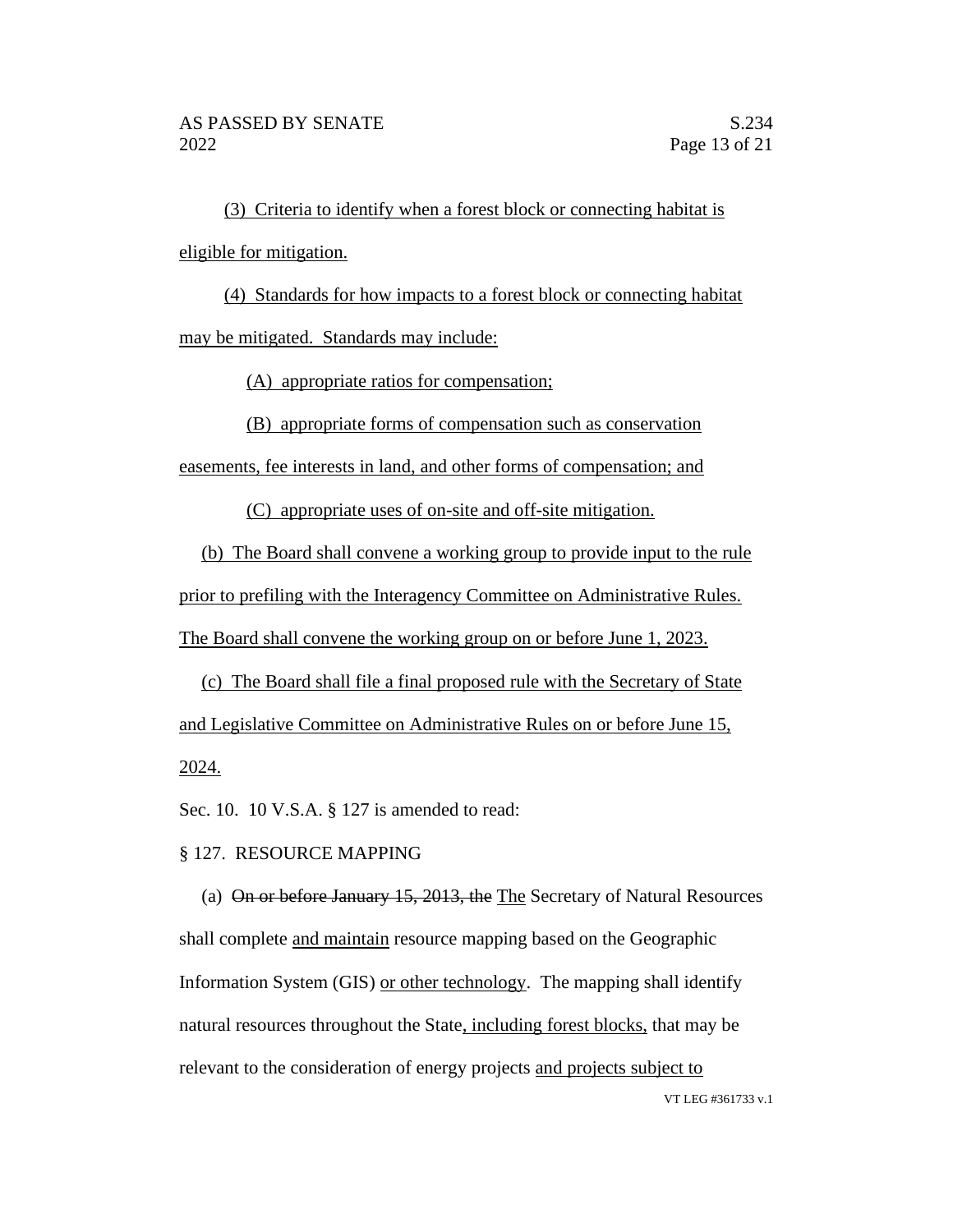chapter 151 of this title. The Center for Geographic Information shall be available to provide assistance to the Secretary in carrying out the GIS-based resource mapping.

(b) The Secretary of Natural Resources shall consider the GIS-based resource maps developed under subsection (a) of this section when providing evidence and recommendations to the Public Utility Commission under 30 V.S.A. § 248(b)(5) and when commenting on or providing recommendations under chapter 151 of this title to District Commissions on other projects.

(c) The Secretary shall establish and maintain written procedures that include a process and science-based criteria for updating resource maps developed under subsection (a) of this section. Before establishing or revising these procedures, the Secretary shall provide opportunities for affected parties and the public to submit relevant information and recommendations.

\* \* \* Roads \* \* \*

Sec. 11. 10 V.S.A. § 6001 is amended to read:

§ 6001. DEFINITIONS

As used in this chapter:

\* \* \*

(3)(A) "Development" means each of the following:

\* \* \*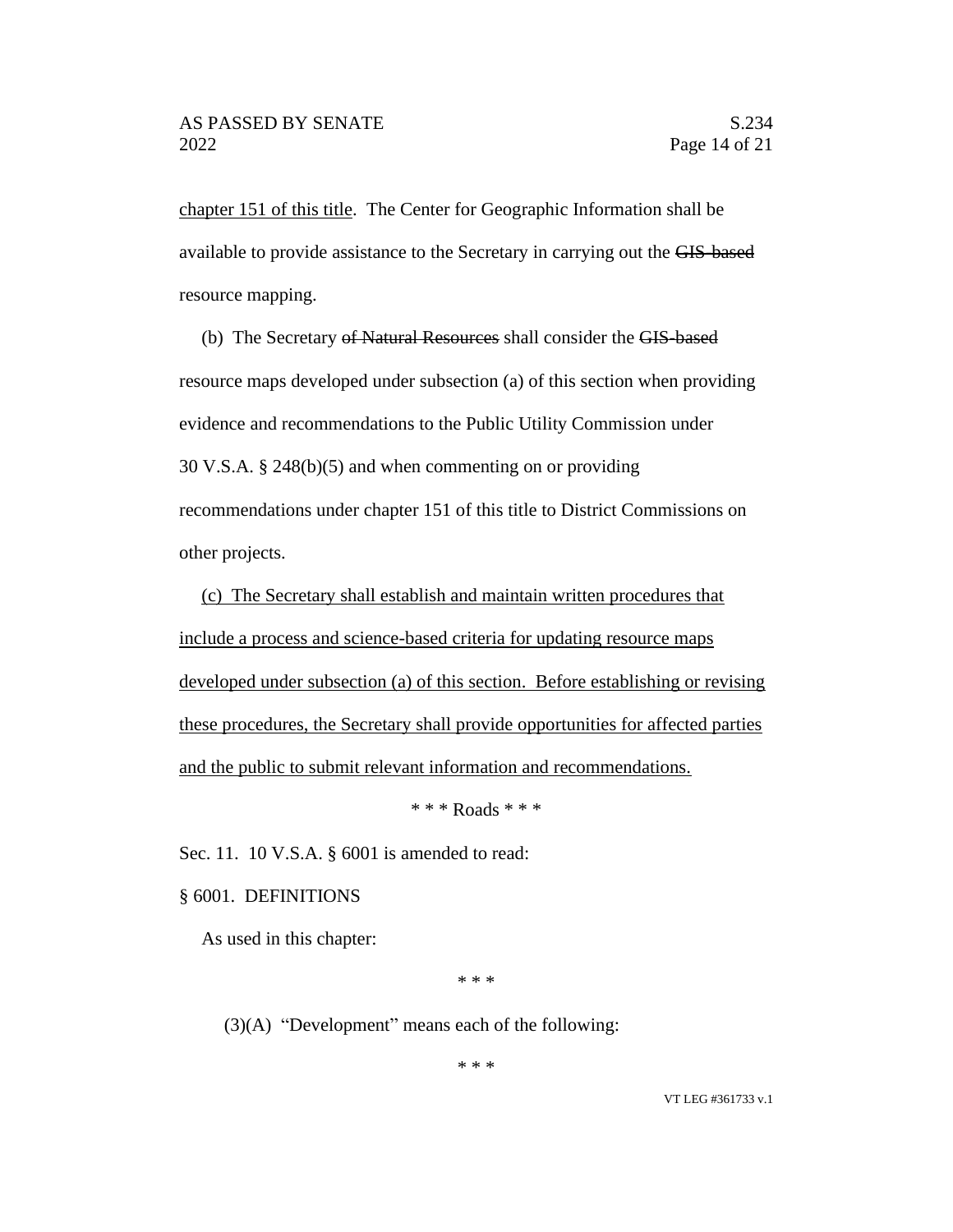(xi) The construction of a road, roads, driveway, or driveways, which as a single road or driveway is greater than 800 feet, or which in combination is greater than 2,000 feet, to provide access to or within a tract or tracts of land of more than one acre owned or controlled by a person.

(I) For the purposes of determining jurisdiction under this subdivision (xi), any tract or tracts of land that will be provided access by the road or driveway is involved land.

(II) As used in this subdivision (xi), "road" shall include any new road or upgrade of a class 4 highway by a person other than a municipality, including a road that will be transferred to or maintained by a municipality after its construction or upgrade. For the purposes of this subdivision (II), routine maintenance of a class 4 highway or stormwater improvement required pursuant to section 1264 of this title shall not constitute an "upgrade."

(aa) Routine maintenance shall include replacing a culvert or ditch, increasing the size or configuration of an existing drainage structure to improve resiliency, applying new stone, grading, or making repairs after adverse weather.

(bb) Routine maintenance shall not include changing the size of the road, changing the location or layout of the road, or adding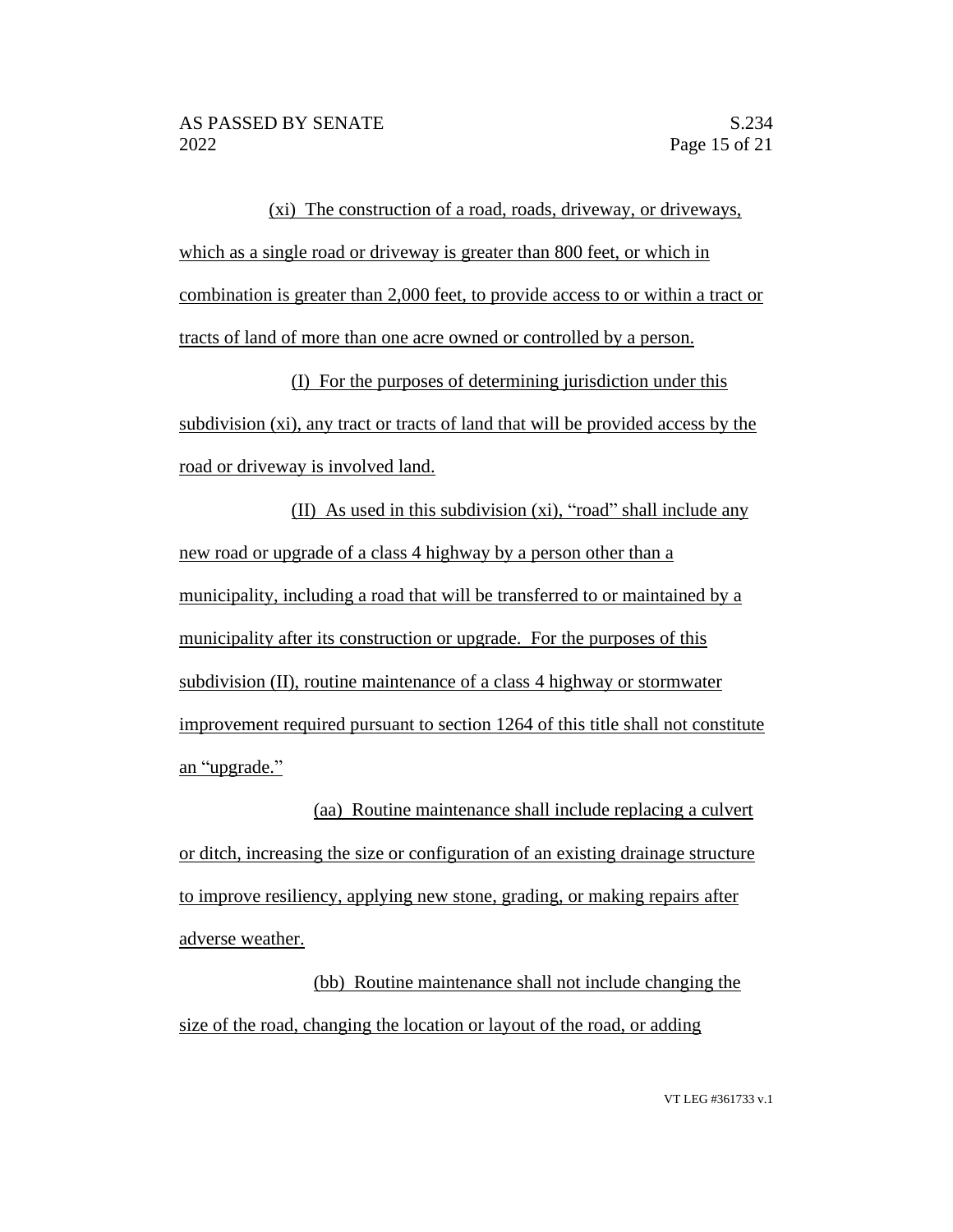pavement unless undertaken to improve the function of an existing drainage structure.

## (III) For the purpose of determining the length under this

subdivision (xi), the length of all roads and driveways within the tract or tracts

of land constructed within any continuous period of 10 years after October 1,

2020 shall be included.

(IV) This subdivision (xi) shall not apply to:

(aa) a road constructed for a municipal, county, or State

purpose; a utility corridor of an electric transmission or distribution company;

or a road located entirely within a designated downtown or neighborhood

development area; and

(bb) a road used primarily for farming or forestry purposes unless used for a residential purpose.

\* \* \*

\* \* \* Wood Products Manufacturers \* \* \*

Sec. 12. 10 V.S.A. § 6001 is amended to read:

§ 6001. DEFINITIONS

\* \* \*

VT LEG #361733 v.1 (47) "Wood products manufacturer" means a manufacturer that aggregates wood products from forestry operations and adds value through processing or marketing in the wood products supply chain or directly to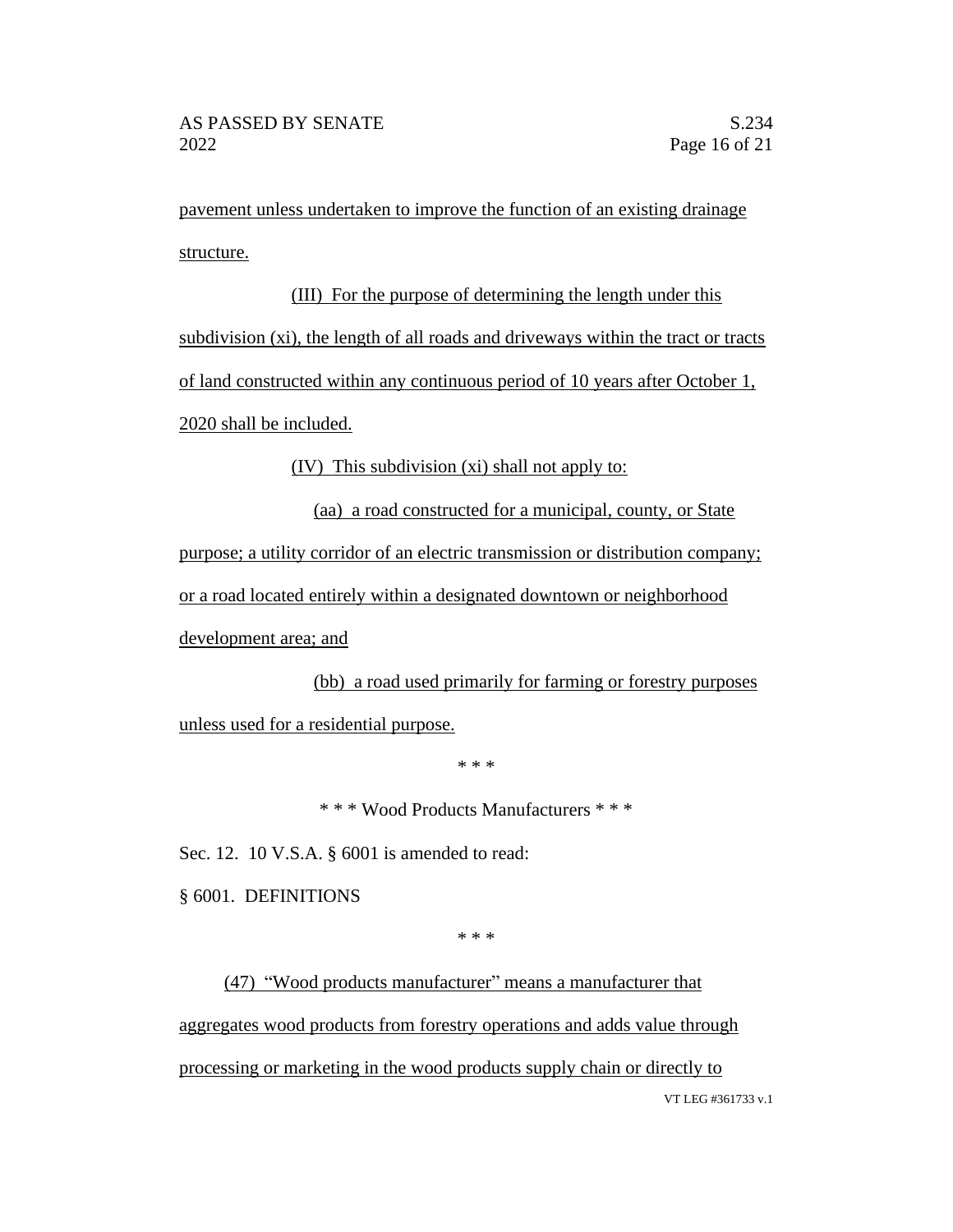consumers through retail sales. "Wood products manufacturer" includes sawmills; veneer mills; pulp mills; pellet mills; producers of firewood, woodchips, mulch, and fuel wood; and log and pulp concentration yards. "Wood products manufacturer" does not include facilities that purchase, market, and resell finished goods, such as wood furniture, wood pellets, and milled lumber, without first receiving wood products from forestry operations.

(48) "Wood product" means logs, pulpwood, veneer wood, bolt wood, wood chips, stud wood, poles, pilings, biomass, fuel wood, maple sap, and bark.

Sec. 13. 10 V.S.A. § 6086(c) is amended to read:

(c)(1) Permit conditions. A permit may contain such requirements and conditions as are allowable proper exercise of the police power and which that are appropriate within the respect to subdivisions  $(a)(1)$  through  $(10)$  of this section, including those set forth in 24 V.S.A. §§ 4414(4), 4424(a)(2),  $4414(1)(D)(i)$ ,  $4463(b)$ , and  $4464$ , the dedication of lands for public use, and the filing of bonds to ensure compliance. The requirements and conditions incorporated from Title 24 may be applied whether or not a local plan has been adopted. General requirements and conditions may be established by rule of the Natural Resources Board.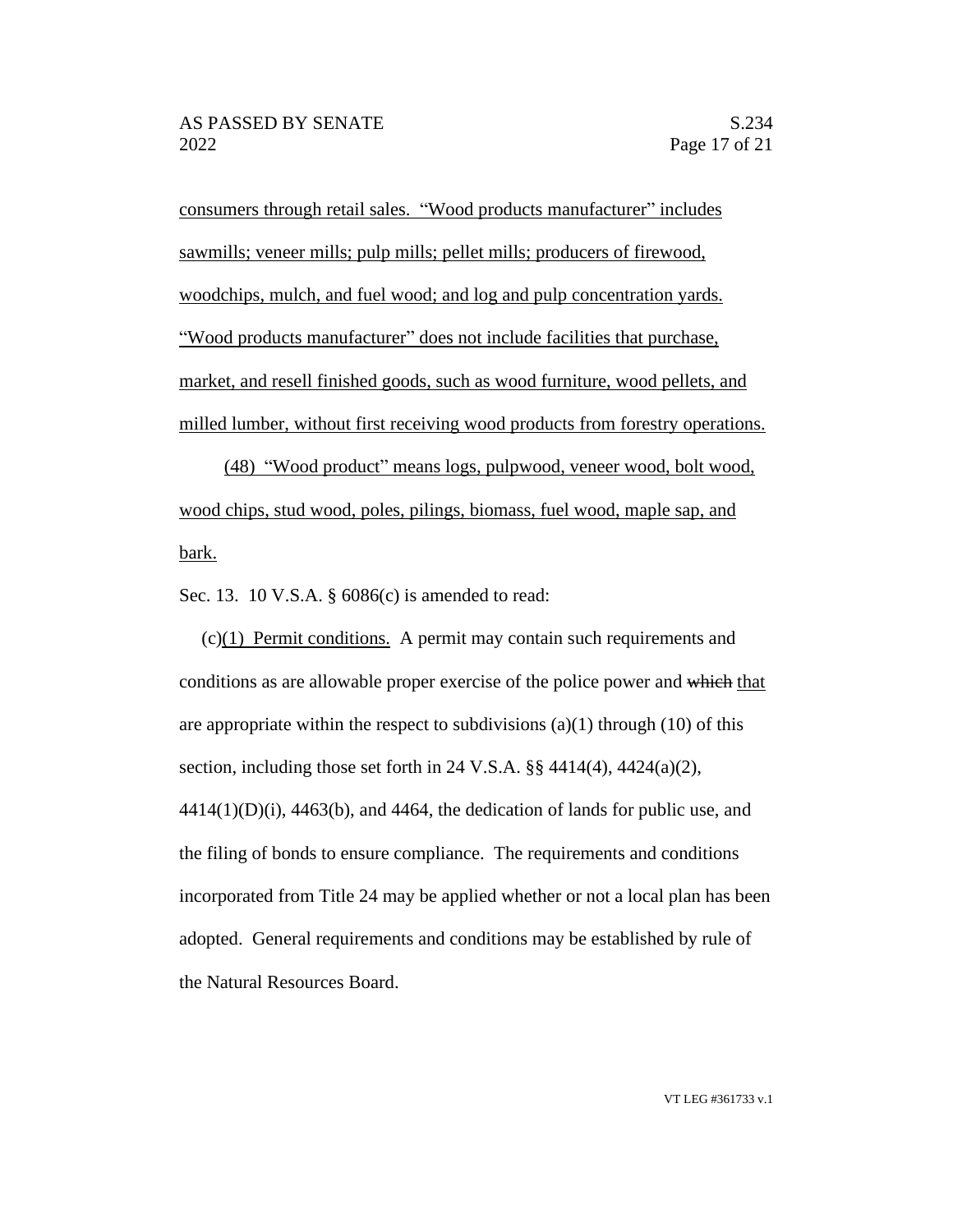(2) Permit conditions on a wood products manufacturer.

(A) A permit condition that sets hours of operation for a wood products manufacturer shall only be imposed to mitigate an impact under subdivision (a)(1), (5), or (8) of this section.

(B) If an adverse impact under subdivision (a)(1), (5), or (8) of this section would result, a permit with conditions shall allow the manufacturer to operate while mitigating these impacts. A permit with conditions that mitigate these impacts shall allow for deliveries of wood products from forestry operations to the manufacturer outside permitted hours of operation, including nights, weekends, and holidays, for the number of days demonstrated by the manufacturer as necessary to enable business operations, not to exceed 90 days per year.

(3) Permit with conditions on the delivery of wood heat fuels. A permit with conditions issued to a wood products manufacturer that produces wood chips, pellets, cord wood, or other fuel wood used for heat shall allow shipment of that fuel wood from the manufacturer to the end user outside permitted hours of operation, including nights, weekends, and holidays, from October 1 through April 30 of each year. Permits with conditions shall mitigate the undue adverse impacts while enabling the operations of the manufacturer.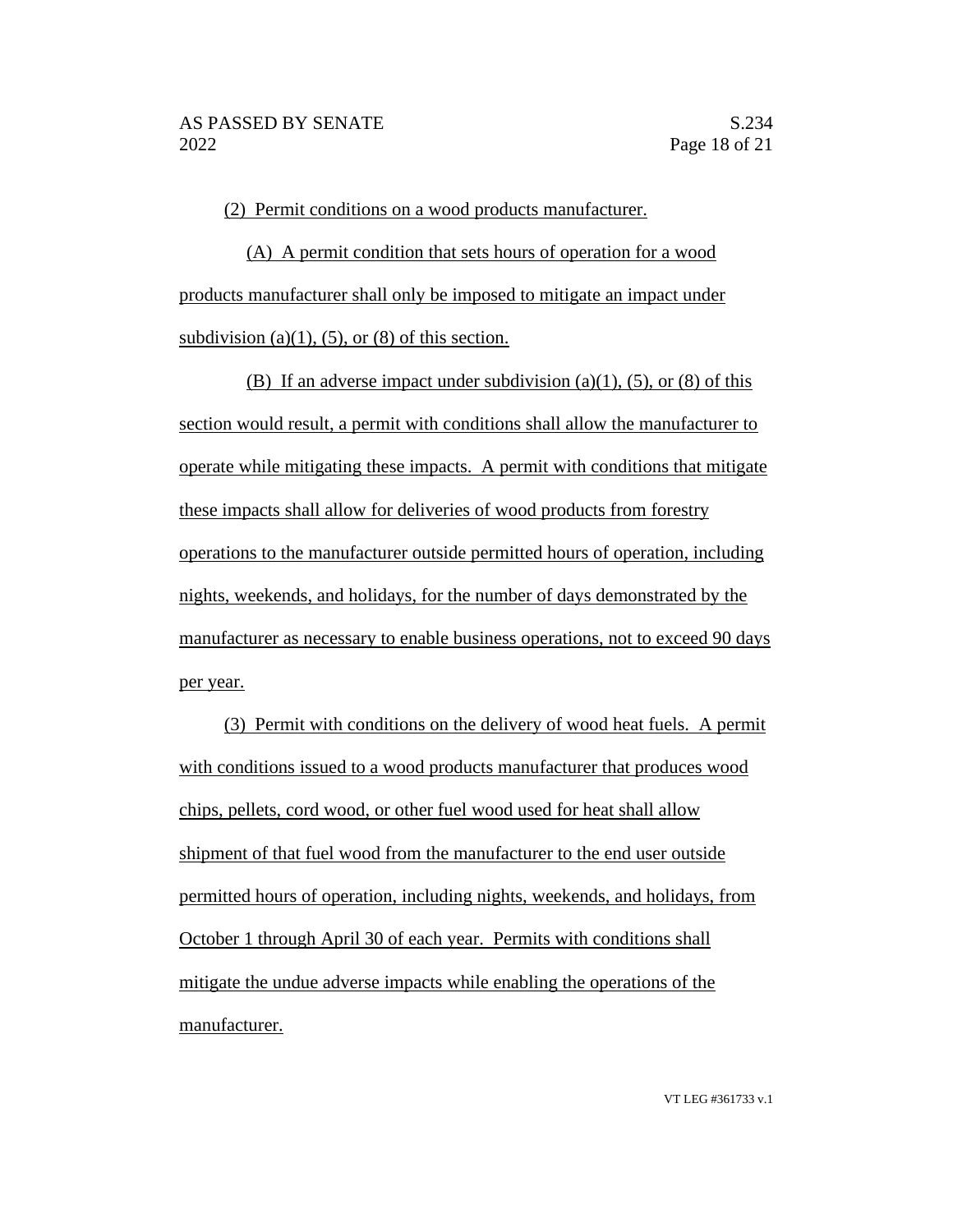(4) Permit amendments. A wood products manufacturer holding a permit may request an amendment to existing permit conditions related to hours of operation and seasonal restrictions to be consistent with subdivisions (2) and (3) of this subsection. Requests for condition amendments under this subsection shall not be subject to Act 250 Rule 34(E).

\* \* \* One-acre towns \* \* \*

Sec. 14. 10 V.S.A. § 6001 is amended to read:

§ 6001. DEFINITIONS

\* \* \*

(3)(A) "Development" means each of the following:

(i) The construction of improvements on a tract or tracts of land, owned or controlled by a person, involving more than 10 acres of land within a radius of five miles of any point on any involved land, for commercial or industrial purposes in a municipality that has adopted permanent zoning and subdivision bylaws.

(ii) The construction of improvements on a tract or tracts of land, owned or controlled by a person, involving more than one acre of land within a radius of five miles of any point on any involved land, for commercial or industrial purposes on more than one acre of land within in a municipality that has not adopted permanent zoning and subdivision bylaws.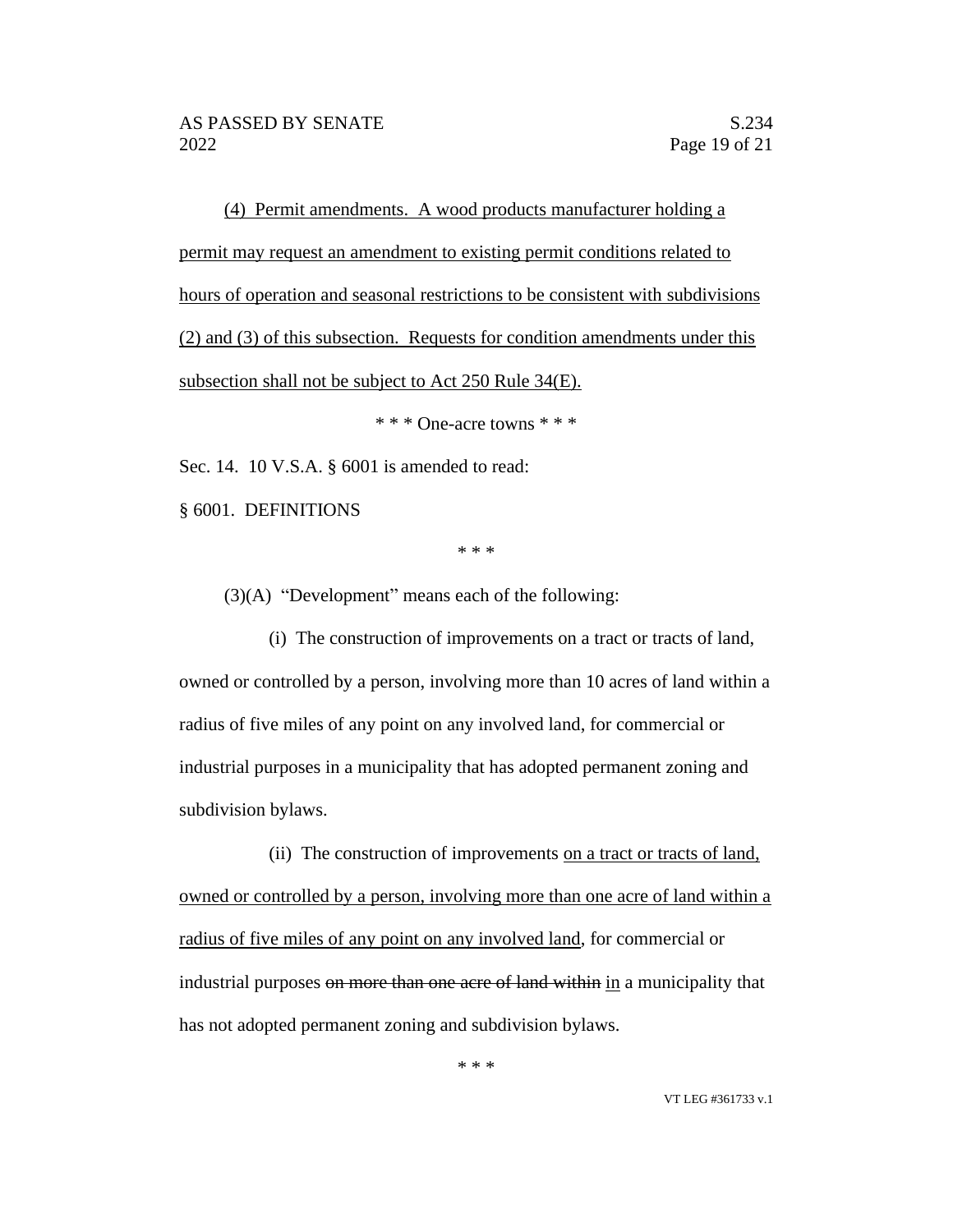# \* \* \* Reports \* \* \*

Sec. 15. REPORT; ACT 250 JURISDICTION OVER AGRICULTURAL

## BUSINESSES

On or before January 15, 2023, the Natural Resources Board shall submit to the General Assembly a report with recommendations on how Act 250 jurisdiction should be applied to agricultural businesses, including those located on properties already operating as farms. The report shall address the current land use planning requirements for farms and farms with accessory onfarm businesses and whether different types of businesses associated with farms and farming require different levels of review. The report may consider whether or not the location of such businesses is relevant and may consider the designation or adoption of agricultural business innovation zones with different levels of review.

\* \* \* Study Committee; Effective Date \* \* \*

Sec. 16. STUDY COMMITTEE; NATURAL RESOURCES BOARD

# **STRUCTURE**

(a) There is created a study committee on the structure and function of the Natural Resources Board. The group shall consist of eight Legislative members, four appointed by the Speaker of the House and four appointed by the Committee on Committees.